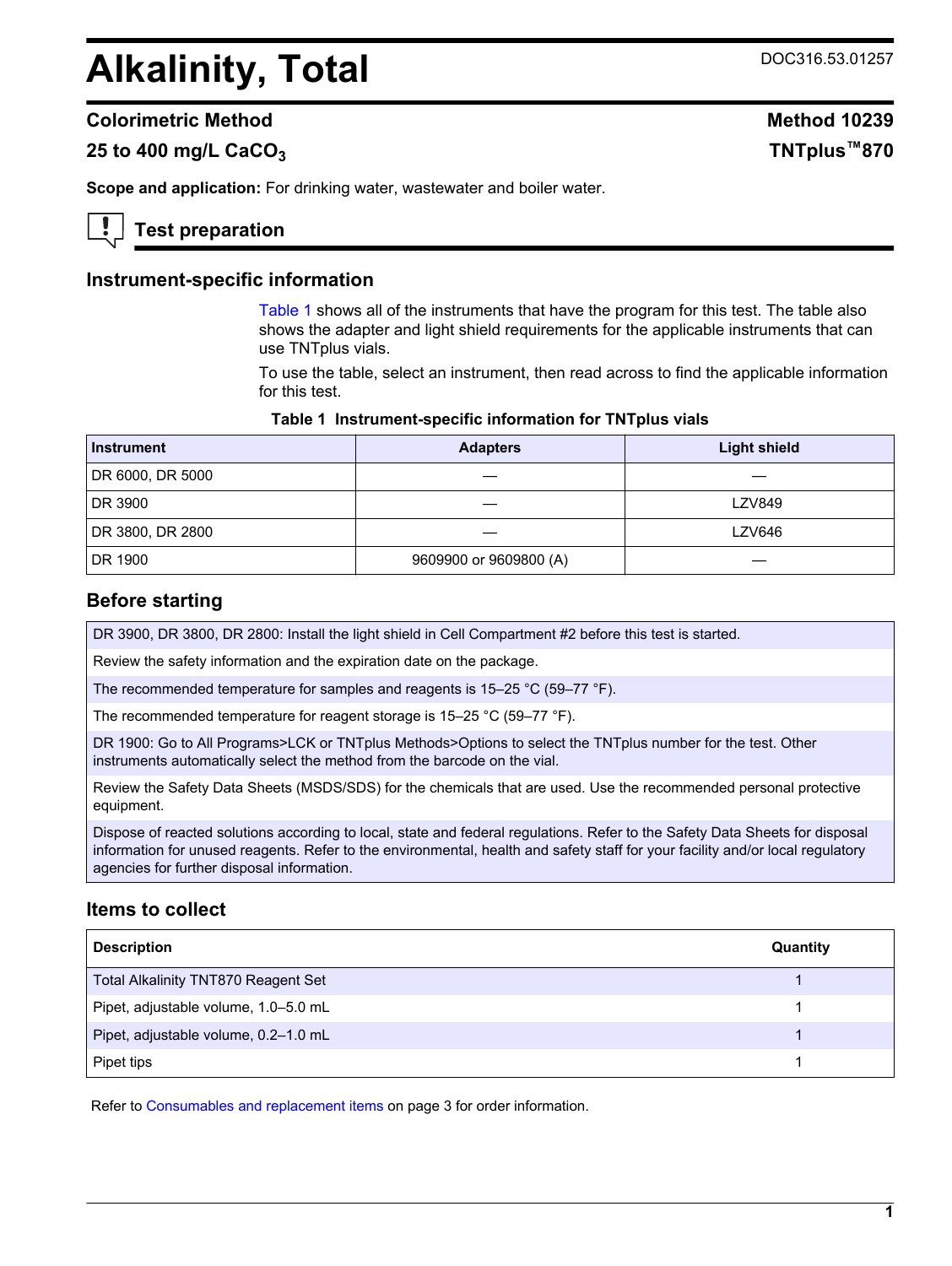# **Sample collection**

- Collect samples in clean glass or plastic bottles with tight-fitting caps. Completely fill the bottle and immediately tighten the cap.
- Prevent agitation of the sample or exposure to air.
- Analyze the samples as soon as possible for best results.
- If immediate analysis is not possible, keep the samples at or below 6 °C (43 °F) for a maximum of 24 hours.
- Let the sample temperature increase to room temperature before analysis.

# **Test procedure**



**1.** Use a pipet to add 2.0 mL of Solution A to the test vial.



**2.** Use a pipet to add 0.5 mL of sample to the test vial.



**3.** Tighten the cap on the vial and invert until completely mixed. Make sure that the contents are well mixed.



**4.** Start the reaction time of 5 minutes.



**5.** When the timer expires, clean the vial.



**6.** DR 1900 only: Select program 870. Refer to [Before starting](#page-0-1) on page 1.



**7.** Insert the vial into the cell holder. DR 1900 only: Push **READ**. Results show in mg/L  $CaCO<sub>3</sub>$ .

# **Interferences**

If the samples contain particles, use a 0.45 μm filter to remove the particles.

# **Accuracy check**

#### **Standard solution method**

Use the standard solution method to validate the test procedure, the reagents and the instrument.

Items to collect:

- 25,000-mg/L CaCO<sub>3</sub> Alkalinity Voluette<sup>®</sup> Ampule Standard Solution
- Ampule breaker
- 100-mL volumetric flask, Class A
- Pipet, adjustable volume, 1–5 mL with pipet tips
- Deionized water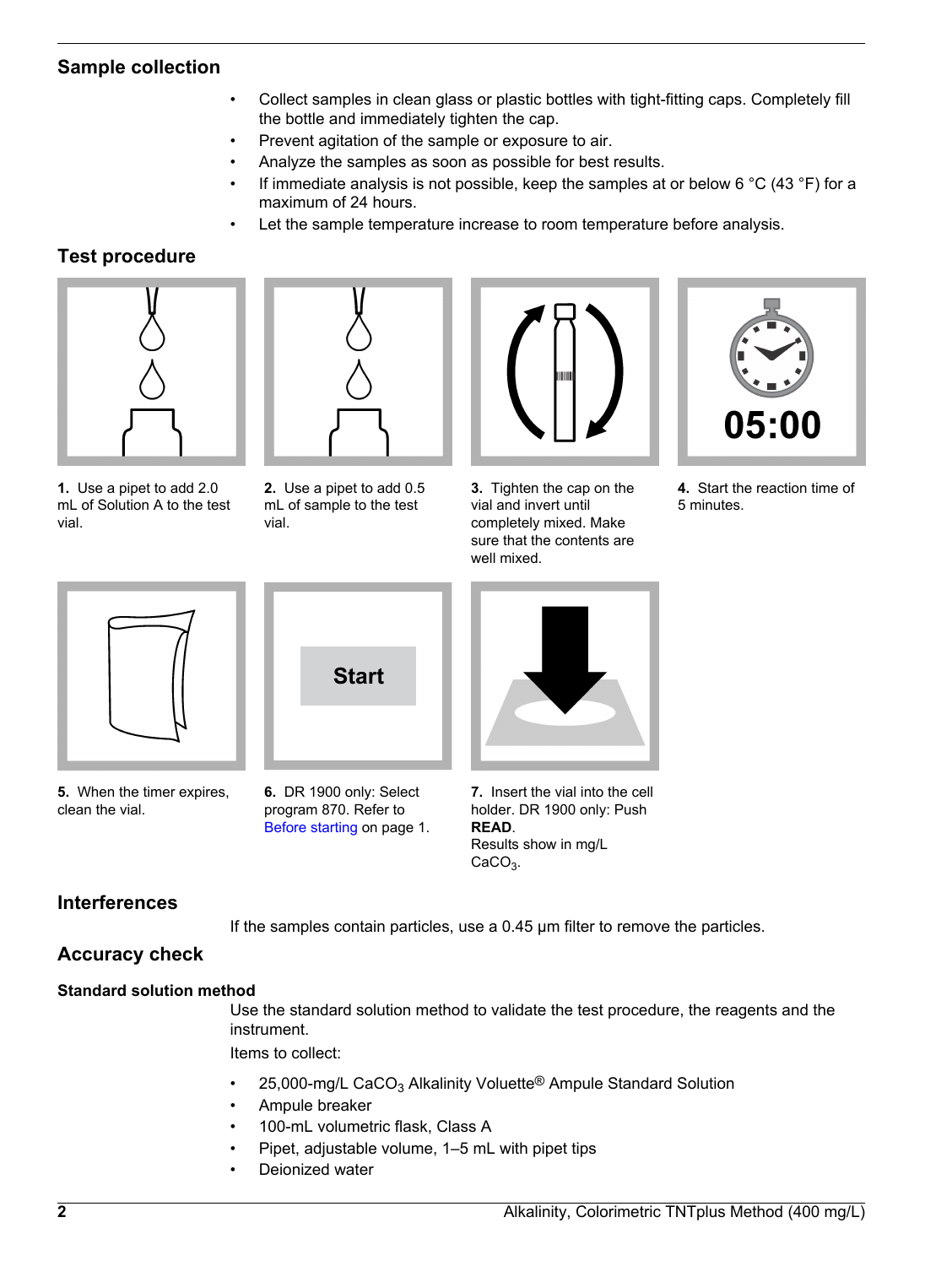- **1.** Prepare a 250-mg/L CaCO<sub>3</sub> standard solution as follows:
	- **a.** Use a pipet to add 1.0 mL of the standard solution into the volumetric flask.
	- **b.** Dilute to the mark with deionized water. Mix well. Prepare this solution daily.
- **2.** Use the test procedure to measure the concentration of the prepared standard solution.
- **3.** Compare the expected result to the actual result.

*Note: The factory calibration can be adjusted slightly with the standard adjust option so that the instrument shows the expected value of the standard solution. The adjusted calibration is then used for all test results. This adjustment can increase the test accuracy when there are slight variations in the reagents or instruments.*

## **Summary of Method**

Carbonates and other buffers react with the reagent in the vial to change the pH. The pH has an effect on the color of the indicator, which is measured photometrically. The measurement wavelength is 615 nm.

## **Consumables and replacement items**

#### **Required reagents**

<span id="page-2-0"></span>

| <b>Description</b>                  | <b>Quantity/Test</b> | Unit      | Item no.      |
|-------------------------------------|----------------------|-----------|---------------|
| Total Alkalinity TNT870 Reagent Set |                      | $25$ /pkg | <b>TNT870</b> |

### **Required apparatus**

| <b>Description</b>                      | <b>Quantity/test</b> | Unit          | Item no.      |
|-----------------------------------------|----------------------|---------------|---------------|
| Pipet, adjustable volume, 1.0-5.0 mL    |                      | each          | <b>BBP065</b> |
| Pipet tips, for 1.0-5.0 mL pipet        |                      | 75/pkg        | BBP068        |
| Pipet, adjustable volume, 0.2-1.0 mL    |                      | each          | BBP078        |
| Pipet tips, for 0.2–1.0 mL pipet        | 2                    | $100$ /p $kg$ | BBP079        |
| Light shield, DR 3900                   |                      | each          | LZV849        |
| Light shield, DR 3800, DR 2800, DR 2700 |                      | each          | LZV646        |

#### **Recommended standards**

| <b>Description</b>                                                                               | Unit   | Item no. |
|--------------------------------------------------------------------------------------------------|--------|----------|
| Alkalinity Voluette <sup>®</sup> Ampule Standard Solution, 25,000-mg/L CaCO <sub>3</sub> , 10-mL | 16/pkg | 1427810  |

#### **Optional reagents and apparatus**

| <b>Description</b>                                         | Unit       | Item no. |
|------------------------------------------------------------|------------|----------|
| Ampule Breaker, 10-mL Voluette <sup>®</sup> Ampules        | each       | 2196800  |
| Filter membrane, 0.45-micron, 25-mm                        | $100$ /pkg | 2514101  |
| Filter holder, 25-mm, for Luer-type syringe                | each       | 246800   |
| Flask, volumetric, Class A, 100-mL glass                   | each       | 1457442  |
| Sampling bottle with cap, low density polyethylene, 500-mL | $12$ /pkg  | 2087079  |
| Syringe, 10-cc, Luer-Lock tip                              | each       | 2202400  |
| Water, deionized                                           | 4 L        | 27256    |